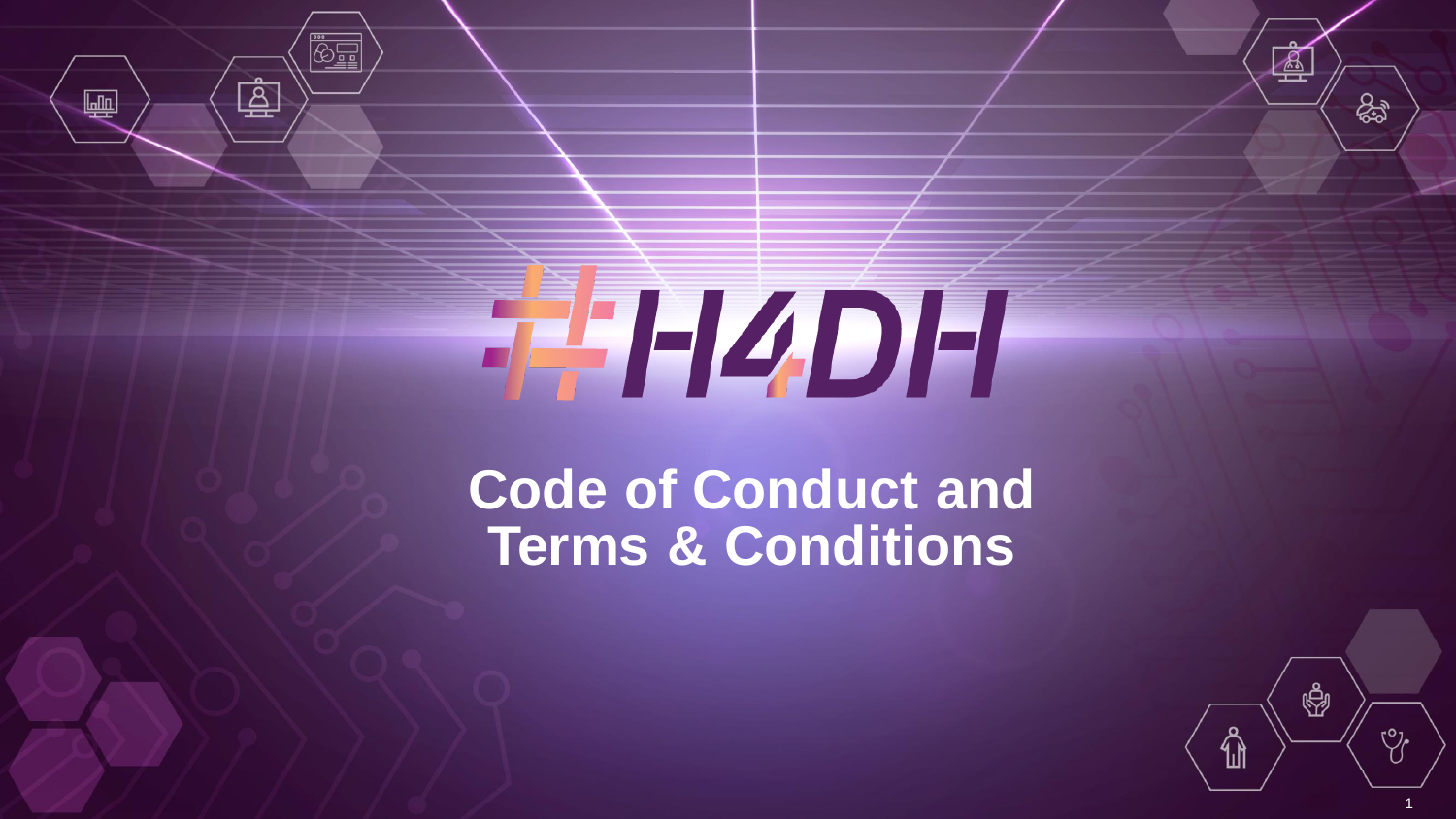## **Code of Conduct**

**THH4DH** 

Ҿ҆

Thanks for coming along to Hack for Digital Healthcare - we're so glad you could make it!

By joining #H4DH, it means you agree to abide by our Code of Conduct. All attendees are bound by this Code, whether they be p artners, hackers, organisers or judges.

This Code is aligned to the [Telstra Health Values](https://www.telstrahealth.com/content/telstrahealth/en/about-us/careers.html) to make the complex simple, trust each other to deliver, show you care, find your courage and be better together.

#### **Making the complex simple**

In many ways, this is the fundamental purpose of a hackathon – to help solve complex problems for the benefit of others. This should be considered more as a guiding principle for the hackathon overall, to ensure we are all working toward the same goal.

### **Trust each other, show you care and be better together**

You're most likely going to be working in a team of people you're meeting for the first time and spending a lot of (virtual) time together over the duration of the hackathon. We'd suggest taking time to know your fellow teammates to really make the most of the experience. (We will try to facilitate this through fun activities too.) You'll work better together as a team by understanding and recognising each other's skills and strengths. Trust in each other, be open to ideas and listen, while also consulting with your team before acting. Having this people-centred approach will not only help your team work together, but also help you form connections to create a valuable network, that may be of use even when the hackathon has finished.

It's important to treat each other with respect, care, courtesy and kindness. There will be zero tolerance for any form of harassment or discrimination. If you suspect harassment, discrimination or retaliation, please promptly contact the organisers [\(h4dh@health.telstra.com\)](mailto:h4dh@health.telstra.com).

#### **Find your courage**

Hackathons are a wonderful opportunity to learn, ask questions and to take chances - so, don't be afraid to do just that! There are no wrong questions or answers when it comes to innovation – it's all about creating and testing new ideas. As the saying goes, "There is no such thing as failure, only learning experiences." We encourage you to use the opportunity to take a risk, be creative and experiment.

Be mindful of others too and ask if they need help – perhaps your teammates need assistance on an element of the solution, or maybe another team needs your skillset, if you're able to offer your time. It's simple to do, but it creates a powerful sense of genuine collaboration and community spirit.

#### **We're here to help!**

We want you to have a great time, so please chat to the organisers at any point and we will help you have the best experience possible.

If you have any questions, please reach out: [h4dh@health.telstra.com](mailto:h4dh@health.telstra.com). **Have fun and happy hacking!**

 $\textcolor{red}{\widehat{\mathbb{H}}}$ 

V,

 $\frac{\hat{\text{A}}}{\hat{\text{B}}}$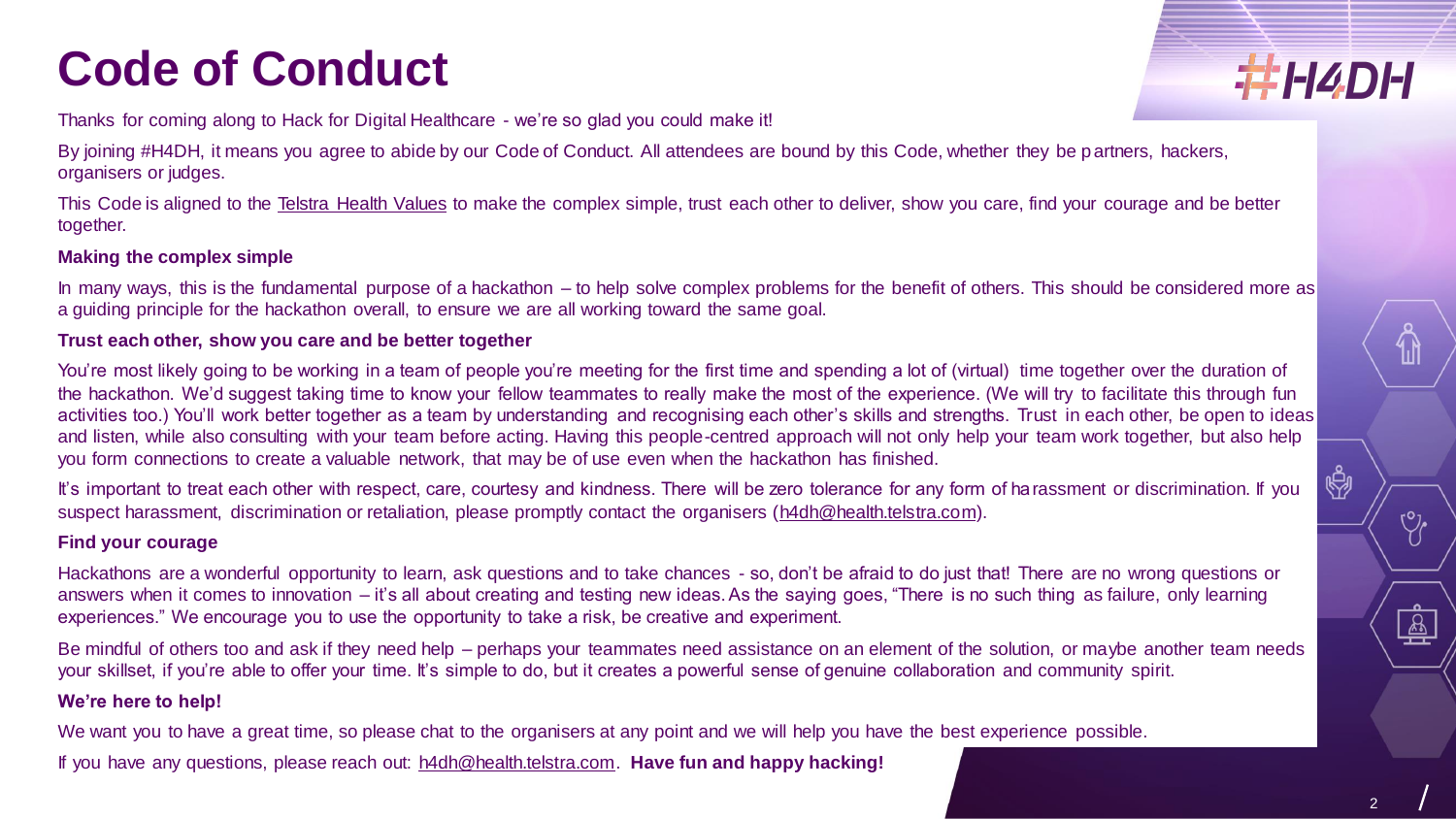## **Participant Terms**



Ҿ҉

The event (the **Hackathon**) is conducted by Telstra Health Pty Ltd (ABN 33 051 775 556) (**we**, **us** or **our**). Some of our industry partners (**Partners**) and volunteer judges (**Judges**) will also be involved in the Hackathon, and may provide material for use during the Hackathon.

Participation in the Hackathon is subject to these terms and to Telstra's privacy statement telstra.com.au/privacy/ (together the **Terms**). By participating in the Hackathon you agree to be bound by the Terms.

#### **Your participation in the Hackathon**

Your active participation in the Hackathon is vital to helping make the event a success. In participating in the Hackathon, we ask that you:

- give your all for the Friday night and the weekend sessions;
- play nicely with your fellow team members and other Hackathon attendees (**Participants**);
- do all that you can to make sure your solution and your pitch is the best it can be; and
- comply with our directions with respect to your health and safety during the Hackathon.

#### **Use only your own ideas and material**

Any ideas or materials that you use for the purposes of the Hackathon (**Your Material**) must:

- be something in which you own all intellectual property rights or are licensed to use for the purposes of the Hackathon; and
- not be subject to any law or obligation that prohibited their use for the purposes of the Hackathon.

#### **Intellectual property**

You will retain ownership of Your Material. However, we may use Your Material for the purposes of conducting and promoting the Hackathon.

Neither you nor us, our Partners or Judges are, because of the Hackathon or participation in it:

- precluded from using any ideas, concepts, expression, know-how, skills and experience possessed by before or developed or learned during the course of the Hackathon;
- obliged to enter into any agreement with any other person; or
- precluded from entering into an agreement or discussion with any other person.

If you are taking part in the Hackathon as a representative of your employer, nothing in these Terms will override your employer, including in relation to ownership of intellectual property or confidentiality.

 $\frac{\ddot{\textrm{a}}}{\mathbb{B}}$